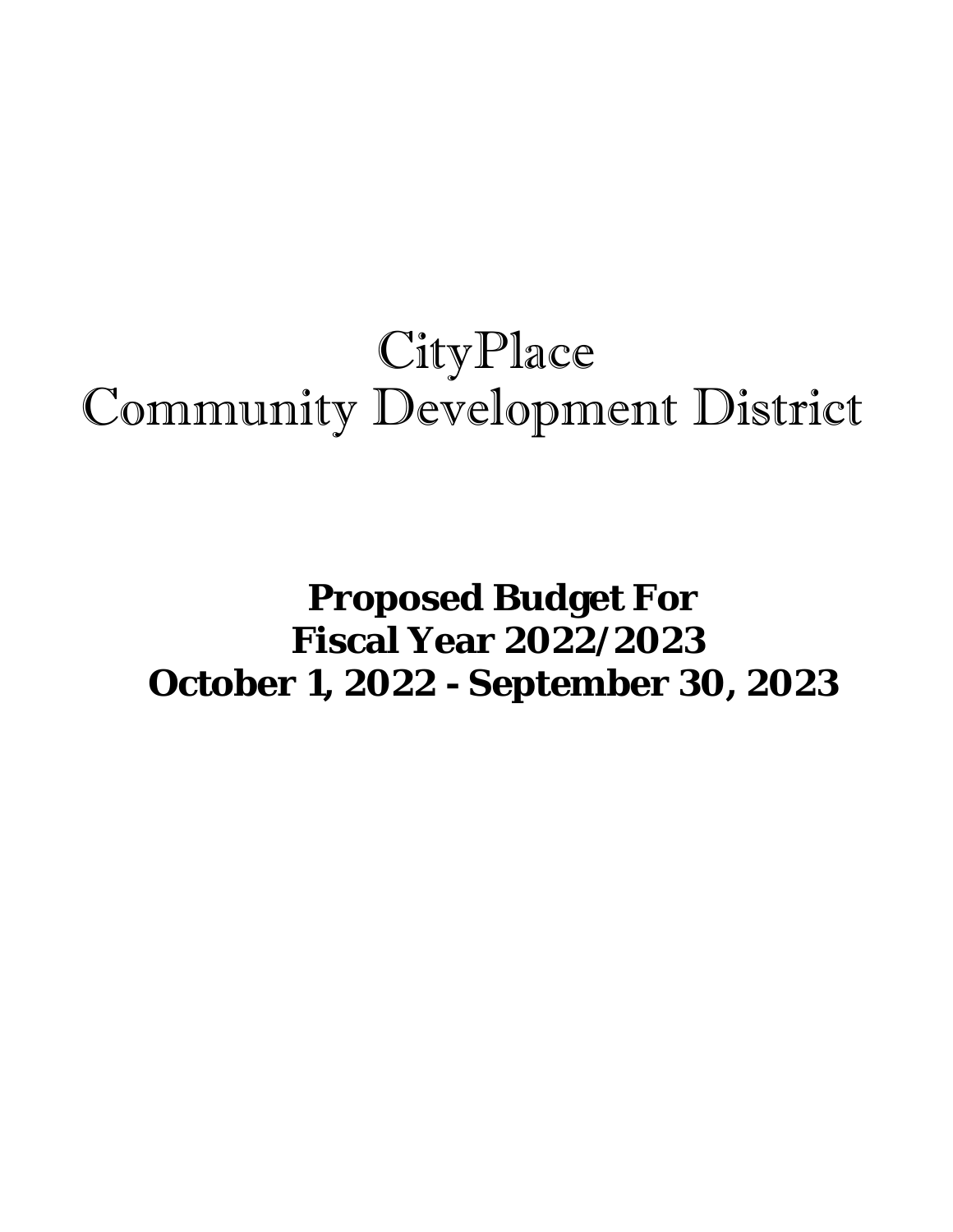# **CONTENTS**

## **I PROPOSED BUDGET**

- **II DETAILED PROPOSED BUDGET**
- **III DETAILED PROPOSED DEBT SERVICE FUND BUDGET (2012)**
- **IV DETAILED PROPOSED DEBT SERVICE FUND BUDGET (2018)**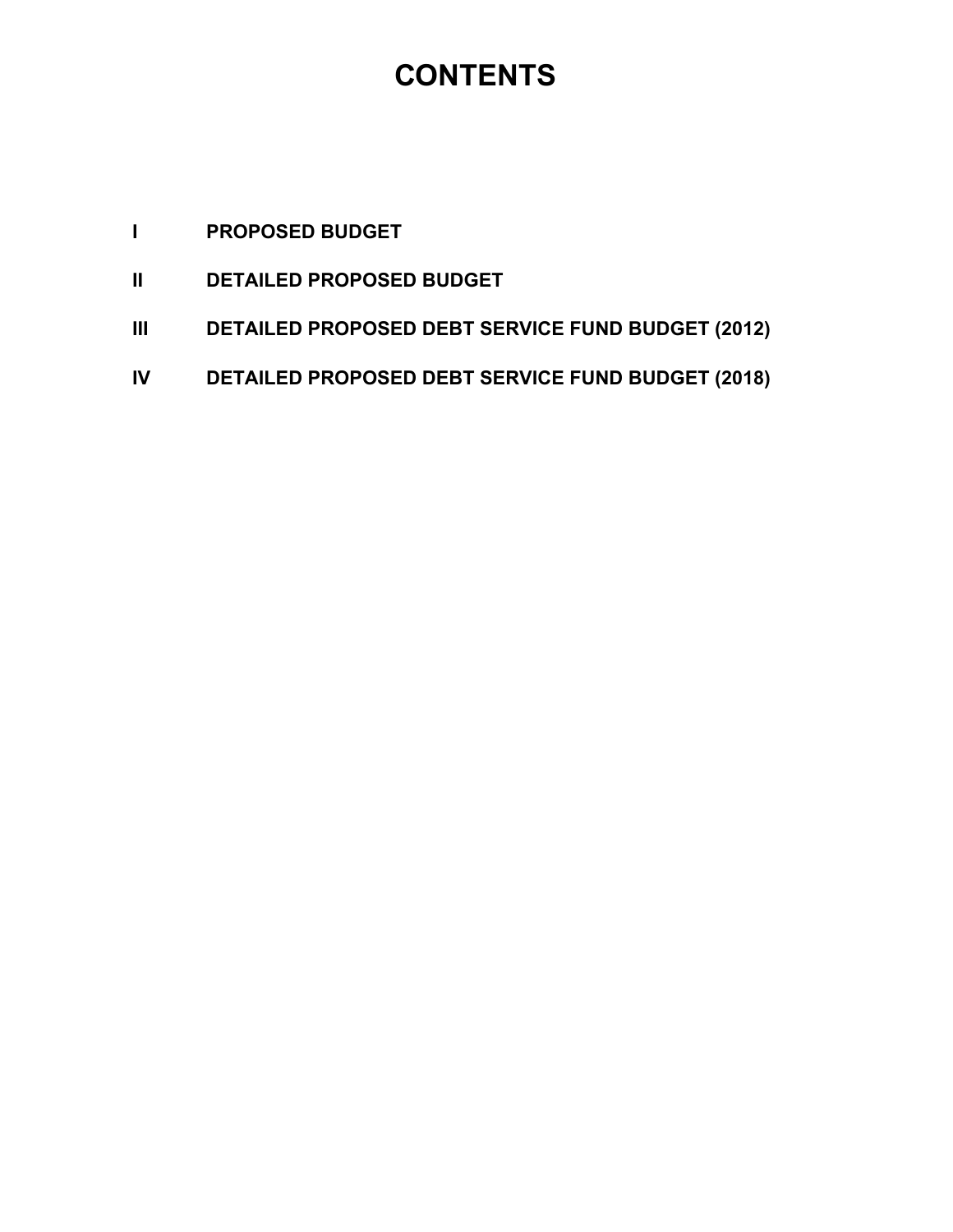### **PROPOSED BUDGET CITYPLACE COMMUNITY DEVELOPMENT DISTRICT FISCAL YEAR 2022/2023 OCTOBER 1, 2022 - SEPTEMBER 30, 2023**

|                                                | <b>FISCAL YEAR</b><br>2022/2023 |           |
|------------------------------------------------|---------------------------------|-----------|
| <b>REVENUES</b>                                | <b>BUDGET</b>                   |           |
| Assessments - Administrative                   |                                 | 501,392   |
| <b>Excess Revenue Funds</b>                    |                                 | 300,000   |
| Assessments - Maintenance                      |                                 | 2.242.570 |
| <b>Parking Revenue</b>                         |                                 | 5,045,160 |
| <b>Sponsor &amp; Promotion Revenue</b>         |                                 | 108,300   |
| Rental Income                                  |                                 | 45,000    |
| <b>Tenant CAM Reimbursement</b>                |                                 | 662,900   |
| Other Income                                   |                                 | 0         |
| Interest Income                                |                                 | 0         |
| <b>TOTAL REVENUES</b>                          | \$                              | 8,905,322 |
|                                                |                                 |           |
| <b>EXPENDITURES</b>                            |                                 |           |
|                                                |                                 |           |
| <b>ADMINISTRATIVE/MAINTENANCE EXPENDITURES</b> |                                 |           |
| <b>Supervisor Fees</b>                         |                                 | 5,000     |
| Payroll Taxes (Employer)                       |                                 | 400       |
| Engineering                                    |                                 | 5,000     |
| <b>Management Fee</b>                          |                                 | 42,192    |
| Legal                                          |                                 | 38,000    |
| <b>Audit Fees</b>                              |                                 | 6,800     |
| Arbitrage Rebate Fee                           |                                 | 1,300     |
| Insurance - Liability                          |                                 | 53,900    |
| Insurance - Garages                            |                                 | 330.000   |
| <b>Legal Advertising</b>                       |                                 | 1,750     |
| <b>Bank Service Charges</b>                    |                                 | 425       |
| <b>Miscellaneous</b>                           |                                 | 1,500     |
| Postage                                        |                                 | 250       |
| <b>Office Supplies</b>                         |                                 | 700       |
| Dues & Subscriptions                           |                                 | 175       |
| <b>Trustee Fees</b>                            |                                 | 10,000    |
| <b>Continuing Disclosure Fee</b>               |                                 | 2,000     |
| <b>Website Management</b>                      |                                 | 2,000     |
| Roadway & Sidewalk Maintenance                 |                                 | 300.000   |
| TOTAL ADMINISTRATIVE/MAINTENCE EXPENDITURES    | \$                              | 801,392   |
|                                                |                                 |           |
|                                                |                                 |           |
| <b>Palladium CDD Property</b>                  |                                 |           |
| <b>MAINTENANCE EXPENDITURES</b>                |                                 |           |
| <b>Parking Expenses</b>                        |                                 | 1,925,000 |
| Administrative                                 |                                 | 325,000   |
| Payroll                                        |                                 | 763,500   |
| <b>Professional Fees</b>                       |                                 | 270,000   |
| Sweeping and Cleaning                          |                                 | 370,000   |
| <b>Utilities</b>                               |                                 | 750,000   |
| Insurance                                      |                                 | 165,000   |
| <b>Landscaping And Irrigation</b>              |                                 | 172,900   |
| <b>Contracted Services</b>                     |                                 | 160,000   |
| Repairs & Maintenance                          |                                 | 175,000   |
| Security                                       |                                 | 1,950,000 |
| Marketing                                      |                                 | 600,000   |
| <b>Management Fee</b>                          |                                 | 200,000   |
| Plaza CDD Property                             |                                 |           |
| <b>Plaza Entertainment</b>                     |                                 | 250,000   |
| Signage                                        |                                 | 27,530    |
| <b>TOTAL MAINTENANCE EXPENDITURES</b>          | \$                              | 8,103,930 |
|                                                |                                 |           |
|                                                |                                 |           |
| <b>TOTAL EXPENDITURES</b>                      | \$                              | 8,905,322 |
|                                                |                                 |           |
| <b>EXCESS/ (SHORTFALL)</b>                     | \$                              |           |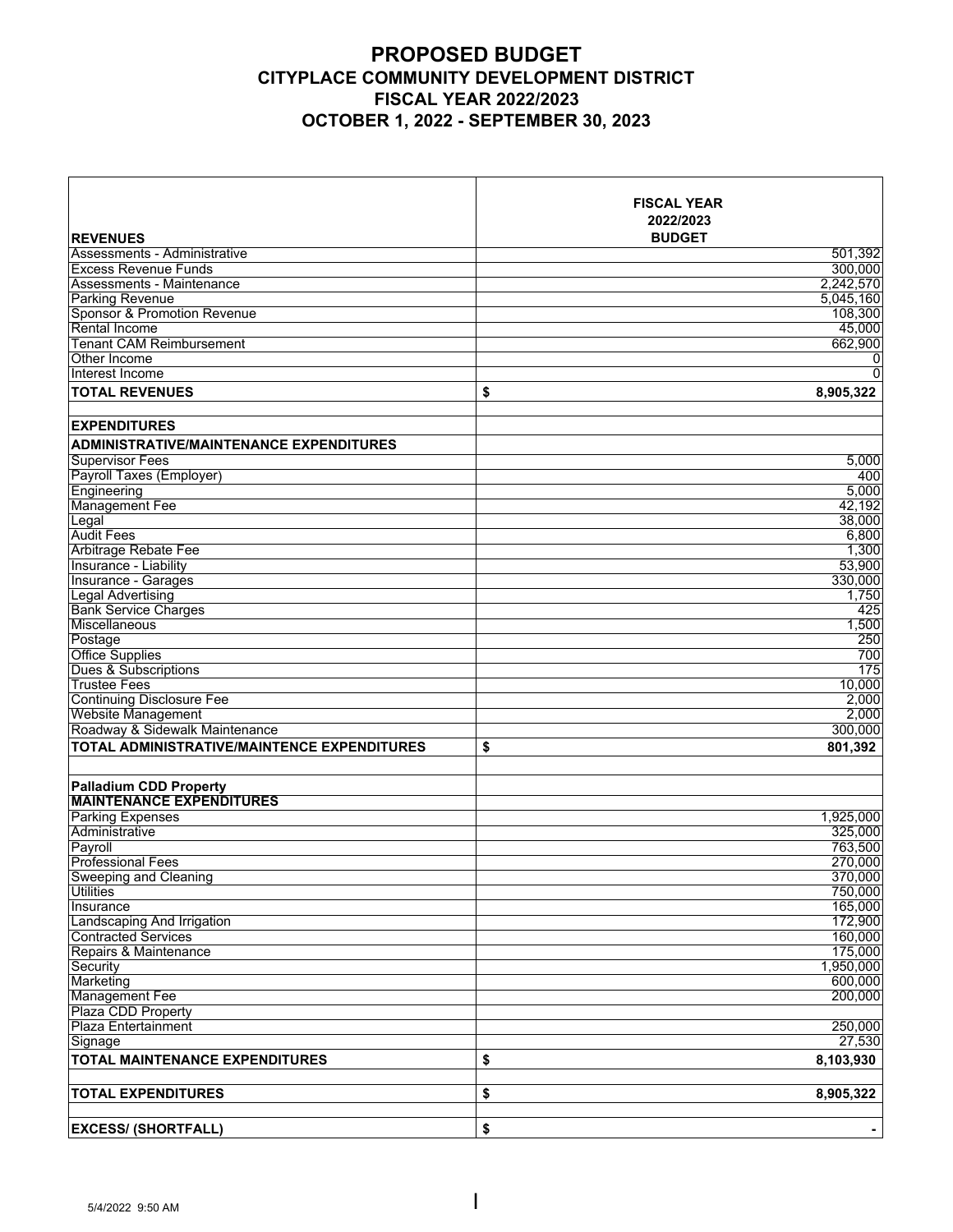### **DETAILED PROPOSED BUDGET CITYPLACE COMMUNITY DEVELOPMENT DISTRICT FISCAL YEAR 2022/2023 OCTOBER 1, 2022 - SEPTEMBER 30, 2023**

|                                                          | <b>FISCAL YEAR</b>    | <b>FISCAL YEAR</b> | <b>FISCAL YEAR</b>        |                                                                                                    |
|----------------------------------------------------------|-----------------------|--------------------|---------------------------|----------------------------------------------------------------------------------------------------|
|                                                          | 2020/2021             | 2021/2022          | 2022/2023                 |                                                                                                    |
| <b>REVENUES</b>                                          | <b>ACTUAL</b>         | <b>BUDGET</b>      | <b>BUDGET</b>             | <b>COMMENTS</b>                                                                                    |
| Assessments - Administrative                             | 175,848               | 384,266            |                           | 501,392 CDD Expenditures Less Excess Revenue Funds & Interest                                      |
| <b>Excess Revenue Funds</b>                              | 290,457               | 288,222            |                           | 300,000 Excess Revenue Funds Payment                                                               |
| Assessments - Maintenance                                | 1,313,291             | 2,242,570          |                           | 2,242,570 No Change From 2021/2022 Budget                                                          |
| Parking Revenue                                          | 3,576,167             | 5,045,160          |                           | 5,045,160 No Change From 2021/2022 Budget                                                          |
| Sponsor & Promotion Revenue                              |                       | 108,300<br>0       |                           | 108,300 No Change From 2021/2022 Budget                                                            |
| Rental Income                                            | 364                   | 45,000             |                           | 45,000 No Change From 2021/2022 Budget                                                             |
| <b>Tenant CAM Reimbursement</b>                          | 145,873               | 662,900            |                           | 662,900 No Change From 2021/2022 Budget                                                            |
| Other Income                                             |                       | 0<br>0             |                           |                                                                                                    |
| Interest Income                                          | 68                    | 180                |                           | O Projected At \$15 Per Month                                                                      |
| <b>TOTAL REVENUES</b>                                    | 5,502,068<br>\$       | 8,776,598<br>\$    | 8,905,322<br><b>S</b>     |                                                                                                    |
|                                                          |                       |                    |                           |                                                                                                    |
| <b>EXPENDITURES</b>                                      |                       |                    |                           |                                                                                                    |
| ADMINISTRATIVE/MAINTENANCE EXPENDITURES                  |                       |                    |                           |                                                                                                    |
| <b>Supervisor Fees</b>                                   | 1,200                 | 5,000              |                           | 5,000 Projected At Five Meetings Per Year                                                          |
| Payroll Taxes (Employer)                                 | 92                    | 400                |                           | 400 Projected At 8% Of Supervisor Fees                                                             |
| Engineering                                              |                       | 5,000<br>0         |                           | 5,000 No Change From 2021/2022 Budget                                                              |
| <b>Management Fee</b>                                    | 40.404                | 40.968             |                           | 42,192 CPI Adjustment                                                                              |
| Legal                                                    | 23,053                | 40,000             |                           | 38,000 FY 21/22 Expenditure Through 3/31/22 Was \$4,711                                            |
| <b>Audit Fees</b>                                        | 6,600                 | 6,700              |                           | 6,800 Accepted Amount For FY 2021/2022 Audit                                                       |
| Arbitrage Rebate Fee                                     | 1,300                 | 1,300              |                           | 1,300 No Change From 2021/2022 Budget                                                              |
| Insurance - Liability                                    | 46,260                | 47,000             |                           | 53,900 Insurance Estimate                                                                          |
| Insurance - Garages                                      | 327,069               | 205,000            |                           | 330,000 Insurance Estimate                                                                         |
| <b>Legal Advertising</b>                                 | 2,019                 | 1,750              |                           | 1,750 No Change From 2021/2022 Budget                                                              |
| <b>Bank Service Charges</b>                              | 333                   | 425                |                           | 425 No Change From 2021/2022 Budget                                                                |
| Miscellaneous                                            | 275                   | 1,500              |                           | 1,500 No Change From 2021/2022 Budget                                                              |
| Postage                                                  | 105                   | 250                |                           | 250 No Change From 2021/2022 Budget                                                                |
| <b>Office Supplies</b>                                   | 449                   | 700                |                           | 700 No Change From 2021/2022 Budget                                                                |
| Dues & Subscriptions                                     | 175                   | 175                |                           | 175 No Change From 2021/2022 Budget                                                                |
| <b>Trustee Fees</b>                                      | 9,361                 | 12,000             |                           | 10,000 \$2,000 Decrease From 2021/2022 Budget                                                      |
| <b>Continuing Disclosure Fee</b>                         | 1.000                 | 2,500              |                           | 2,000 \$500 Decrease From 2021/2022 Budget                                                         |
| Website Management                                       | 2,000                 | 2,000              |                           | 2,000 No Change From 2021/2022 Budget                                                              |
| Roadway & Sidewalk Maintenance                           | 213,165               | 300,000            |                           | 300,000 FY 21/22 Expenditure Through 4/30/22 Was \$141,106                                         |
| TOTAL ADMINISTRATIVE/MAINTENCE EXPENDITURES              | \$<br>674,860         | \$<br>672,668      | $\mathbf{s}$<br>801,392   |                                                                                                    |
|                                                          |                       |                    |                           |                                                                                                    |
|                                                          |                       |                    |                           |                                                                                                    |
| Palladium CDD Property                                   |                       |                    |                           |                                                                                                    |
| <b>MAINTENANCE EXPENDITURES</b>                          |                       |                    |                           |                                                                                                    |
| <b>Parking Expenses</b>                                  | 1,373,713             | 2,000,000          |                           | 1,925,000 \$75,000 Decrease From 2021/2022 Budget                                                  |
| Administrative                                           | 205,882               | 350,000            |                           | 325,000 \$25,000 Decrease From 2021/2022 Budget                                                    |
| Payroll                                                  | 750,364               | 613,500            |                           | 763,500 \$150,000 Increase From 2021/2022 Budget                                                   |
| <b>Professional Fees</b>                                 | 134,408               | 295,000            |                           | 270.000 \$25.000 Decrease From 2021/2022 Budget                                                    |
| Sweeping and Cleaning                                    | 101,429               | 450,000            |                           | 370,000 \$80,000 Decrease From 2021/2022 Budget                                                    |
| <b>Utilities</b>                                         | 608,178               | 775,000            |                           | 750,000 \$25,000 Decrease From 2021/2022 Budget                                                    |
| Insurance                                                | 55,461                | 165,000            |                           | 165,000 No Change From 2021/2022 Budget                                                            |
| Landscaping And Irrigation<br><b>Contracted Services</b> | 91,150                | 197,900<br>170,000 |                           | 172,900 \$25,000 Decrease From 2021/2022 Budget<br>160,000 \$10,000 Decrease From 2021/2022 Budget |
| Repairs & Maintenance                                    | 43,253                | 185,000            |                           |                                                                                                    |
|                                                          | 56,135                | 2,000,000          |                           | 175,000 \$10,000 Decrease From 2021/2022 Budget                                                    |
| Security<br>Marketing                                    | 723,132               |                    |                           | 1,950,000 \$50,000 Decrease From 2021/2022 Budget                                                  |
| Management Fee                                           | 592,168<br>200,000    | 400,000<br>200,000 |                           | 600,000 \$200,000 Increase From 2021/2022 Budget<br>200,000 No Change From 2021/2022 Budget        |
| Plaza CDD Property                                       |                       |                    |                           |                                                                                                    |
| Plaza Entertainment                                      | 91,378                | 275,000            |                           | 250,000 \$25,000 Decrease From 2021/2022 Budget                                                    |
|                                                          | 9,044                 | 27,530             |                           | 27,530 No Change From 2021/2022 Budget                                                             |
| Signage                                                  |                       |                    |                           |                                                                                                    |
| TOTAL MAINTENANCE EXPENDITURES                           | \$<br>5,035,695       | 8,103,930<br>\$    | 8,103,930<br>$\mathbf{s}$ |                                                                                                    |
|                                                          |                       |                    |                           |                                                                                                    |
| <b>TOTAL EXPENDITURES</b>                                | \$<br>5,710,555       | 8,776,598<br>\$    | 8,905,322<br>S.           |                                                                                                    |
|                                                          |                       |                    |                           |                                                                                                    |
| <b>EXCESS/ (SHORTFALL)</b>                               | \$<br>$(208, 487)$ \$ | $\blacksquare$     | $\sqrt[6]{\frac{1}{2}}$   |                                                                                                    |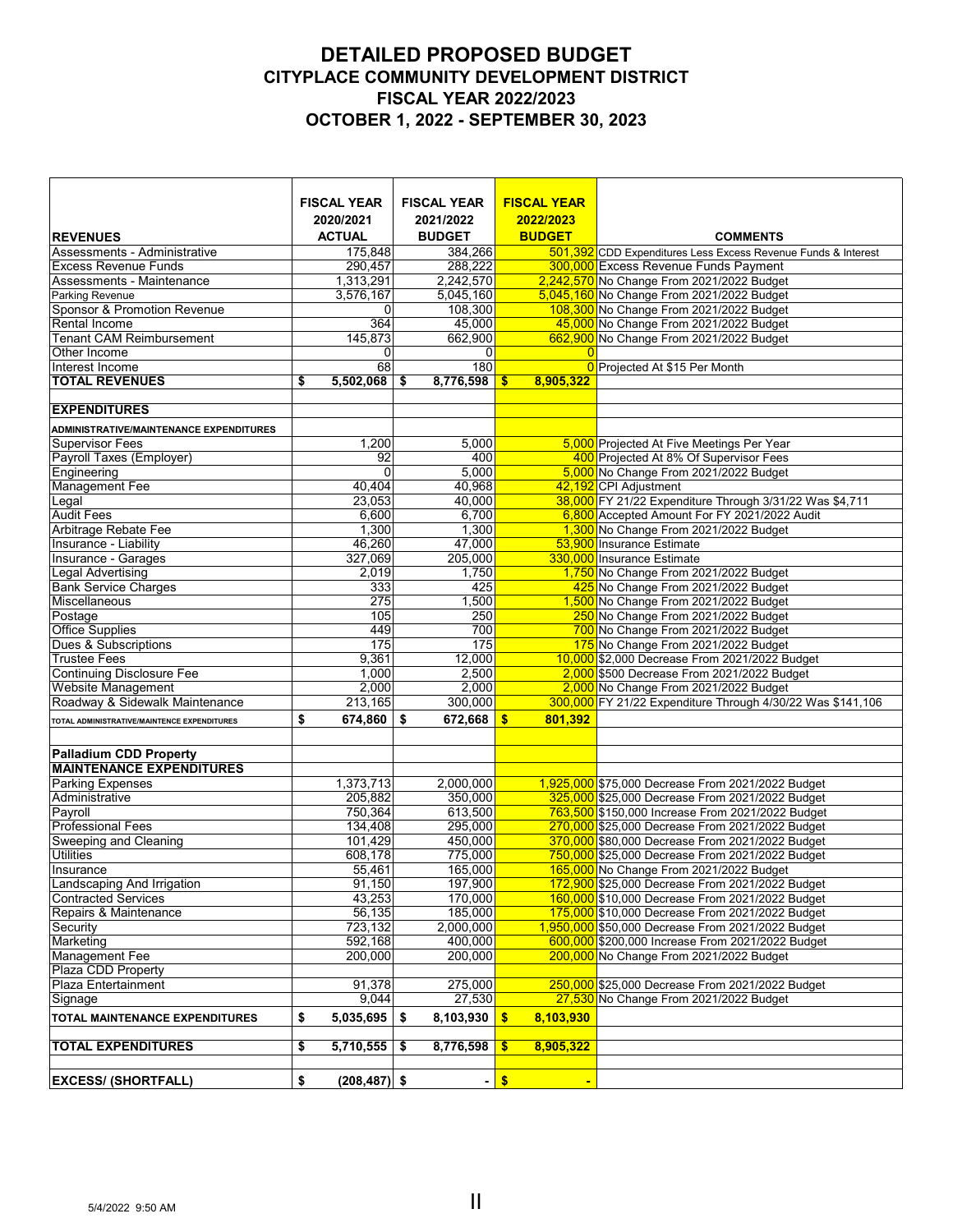#### **DETAILED PROPOSED DEBT SERVICE FUND (SERIES 2012) BUDGET CITYPLACE COMMUNITY DEVELOPMENT DISTRICT FISCAL YEAR 2022/2023 OCTOBER 1, 2022 - SEPTEMBER 30, 2023**

|                                     | <b>FISCAL YEAR</b>   | <b>FISCAL YEAR</b> | <b>FISCAL YEAR</b> |                                                               |
|-------------------------------------|----------------------|--------------------|--------------------|---------------------------------------------------------------|
|                                     | 2020/2021            | 2021/2022          | 2022/2023          |                                                               |
| <b>REVENUES</b>                     | <b>ACTUAL</b>        | <b>BUDGET</b>      | <b>BUDGET</b>      | <b>COMMENTS</b>                                               |
| Interest Income                     | 594                  | 100                |                    | 100 Projected Interest For 2022/2023                          |
| <b>Tax Incremental Revenues</b>     | 4,494,622            | 4,494,622          |                    | 4,557,965 Projected 2023 TIF - 2022 TIF Was \$4,557,965       |
| <b>Developer Contributions</b>      | 0                    | 0                  |                    | 0 TIF Projected To Be More Than P&I Payments                  |
| <b>Total Revenues</b>               | \$<br>$4,495,216$ \$ | 4,494,722          | 4,558,065<br>\$    |                                                               |
|                                     |                      |                    |                    |                                                               |
| <b>EXPENDITURES</b>                 |                      |                    |                    |                                                               |
| Principal Payments                  | 3,195,000            | 3,360,000          |                    | 3,530,000 Principal Payment Due In 2023                       |
| <b>Interest Payments</b>            | 1,090,250            | 846,500            |                    | 674,250 Interest Payments Due In 2023                         |
| <b>Excess Revenue Funds Payment</b> | 290,457              | 288,222            |                    | 353,815 Estimated Excess Debt Collections Due To General Fund |
| <b>Total Expenditures</b>           | \$<br>$4,575,707$ \$ | $4,494,722$ \$     | 4,558,065          |                                                               |
|                                     |                      |                    |                    |                                                               |
| <b>Excess/ (Shortfall)</b>          | \$<br>$(80, 491)$ \$ | ٠                  | \$                 |                                                               |

#### **Series 2012 Bond Refunding Information**

Original Par Amount = \$39,890,000 Annual Principal Payments Due = May 1st Issue Date = April 2012 Maturity Date = May 2026

Interest Rate = 5.00% Annual Interest Payments Due = May 1st & November 1st

Par Amount As Of 1/1/22 = \$18,610,000

5/4/2022 9:50 AM **III**